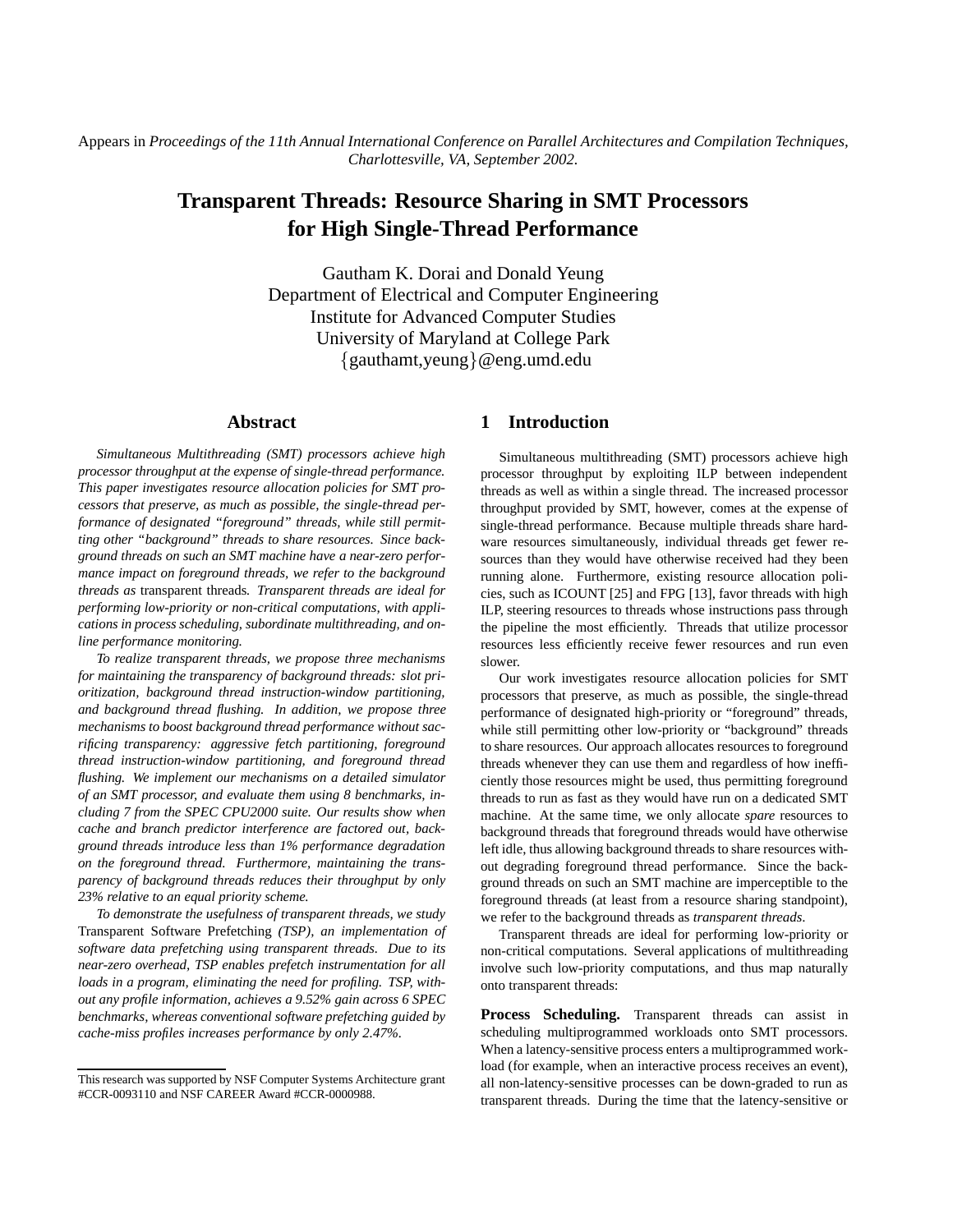foreground process is active, the transparent threads yield all processor resources necessary for the foreground process to run as fast as possible. At the same time, the transparent threads are not shut out completely, receiving any resources that the foreground process is unable to use.

**Subordinate Multithreading.** Transparent threads can support subordinate multithreading [5, 8]. Subordinate threads perform computations on behalf of a primary thread to increase its performance. Recently, there have been several proposals for subordinate multithreading, using subordinate threads to perform prefetching (also known as *pre-execution*) [2, 6, 7, 12, 18, 26], cache management [9], and branch prediction [5]. Unfortunately, the benefit of these techniques must be weighed against their cost. If the overhead of subordinate computation outweighs the optimization benefit, then applying the optimization may reduce rather than increase performance. For this reason, detailed profiling is necessary to determine when optimizations are profitable so that optimizations can be applied selectively to minimize overhead.

Transparent threads enable subordinate multithreading optimizations to be applied *all the time*. Since transparent threads never take resources away from foreground threads, subordinate threads that run as transparent threads incur zero overhead; hence, optimizations are always profitable, at worst providing zero gain. With transparent threading support, a programmer (or compiler) could apply subordinate threading optimizations blindly. Not only does this relieve the programmer from having to perform profiling, but it also increases the optimization coverage resulting in potentially higher performance.

Performance Monitoring. Finally, transparent threads can execute profiling code. Profiling systems often instrument profile code directly into the application [3, 11, 21]. Unfortunately, this can result in significant slowdown for the host application. To minimize the impact of the instrumentation code, it may be possible to perform the profiling functionality inside transparent threads. Similar to subordinate multithreading, profile-based transparent threads would not impact foreground thread performance, and for this reason, could enable the use of profiling code all the time.

This paper investigates the mechanisms necessary to realize transparent threads for SMT processors. We identify the hardware resources inside a processor that are critical for single-thread performance, and propose techniques to enable background threads to share them transparently with foreground threads. In this paper, we study the transparent sharing of two resources that impact performance the most: *instruction slots* and *instruction buffers*. We also discuss transparently sharing a third resource, *memories*, but we do not evaluate these solutions in this paper. Next, we propose techniques to boost transparent thread performance. Using our basic resource sharing mechanisms, transparent threads receive hardware resources only when they are idle. Under these conservative assumptions, transparent threads can exhibit poor performance. We propose additional techniques that detect when resources held by foreground threads are not critical to their performance, and aggressively reallocate them to transparent threads.

To study the effectiveness of our techniques, we undertake an experimental evaluation of transparent threads on a detailed SMT simulator. Our evaluation proceeds in two parts. First, we study

transparent threads in the context of multiprogramming. These experiments stress our mechanisms using diverse workloads, and reveal the most important mechanisms for enforcing transparency across a wide range of applications. We find our mechanisms are quite effective, permitting low-priority processes running as transparent threads to induce less than 1% performance degradation on high-priority processes (excluding cache and branch predictor interference). Furthermore, our mechanisms degrade the performance of transparent threads by only 23% relative to an equal priority scheme. Second, we study *Transparent Software Prefetching* (TSP), an implementation of software data prefetching of affine and indexed array references [15] using transparent threads. By off-loading prefetch code onto transparent threads, we achieve virtually zero-overhead software prefetching. We show this enables software prefetching for all candidate memory references, thus eliminating the need to perform profiling a priori to identify cachemissing memory references. Our results show TSP without profile information achieves a 9.52% gain across 6 SPEC benchmarks, whereas conventional software prefetching guided by cache-miss profiles increases performance by only 2.47%.

The rest of the paper is organized as follows. Section 2 presents our mechanisms in detail. Next, Section 3 describes our simulation framework used to perform the experimental evaluation. Then, Section 4 studies transparent threads in the context of multiprogramming and Section 5 studies TSP. Section 6 discusses related work. Finally, Section 7 concludes the paper.

#### **2 Transparent Threads**

This section presents the mechanisms necessary to support transparent threads. First, Section 2.1 discusses the impact of resource sharing on single-thread performance in an SMT processor. Next, Section 2.2 presents the mechanisms for transparently sharing two classes of resources, instruction slots and buffers, and discusses possible solutions for transparently sharing a third class, memories. Finally, Section 2.3 presents the mechanisms for boosting transparent thread performance.

#### **2.1 Resource Sharing**

Figure 1 illustrates the hardware resources in an SMT processor pipeline. The pipeline consists of three major components: fetch hardware (multiple program counters, a fetch unit, a branch predictor, and an I-cache), issue hardware (instruction decode, register rename, instruction issue queues, and issue logic), and execute hardware (register files, functional units, a D-cache, and a reorder buffer). Among these hardware resources, three are dedicated. Each context has its own program counter and return stack (the return stack is part of the branch predictor module in Figure 1). In addition, each context effectively has its own register file as well since the integer and floating point register files, while centralized, are large enough to hold the architected registers from all contexts simultaneously. All other hardware resources are shared between contexts.

Simultaneously executing threads increase processor throughput by keeping shared hardware resources utilized as often as possible, but degrade each others' performance by competing for these resources. The goal of transparent threading, therefore, is to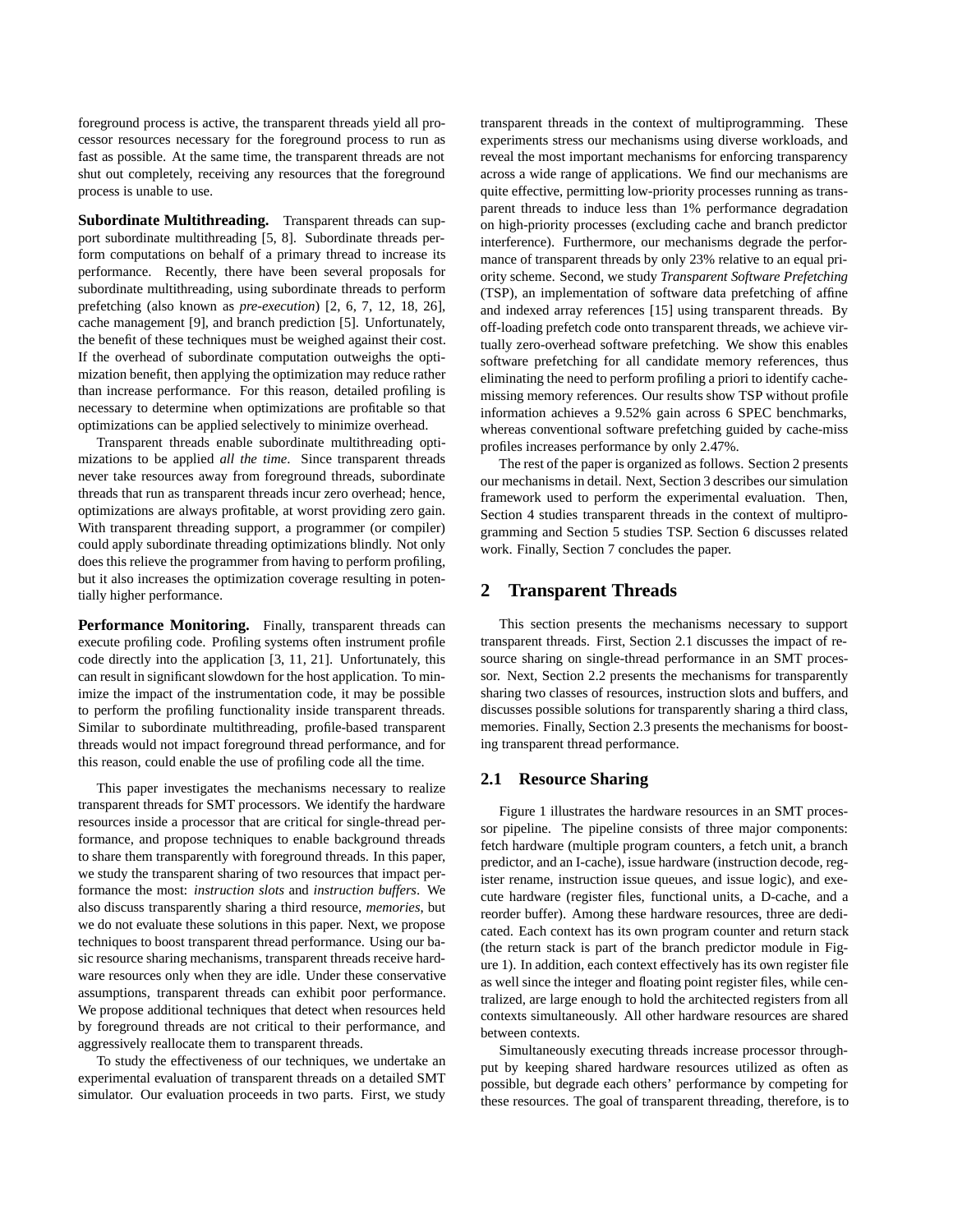

**Figure 1.** SMT processor hardware (diagram adapted from [25]). Each shared hardware resource is labeled with a letter signifying one of three resource classes: instruction slots (S), instruction buffers (B), and memories (M).

allocate a shared resource to a background thread only when it is not competing with a foreground thread for the same resource. To provide more insight, we group the shared hardware resources into three classes–instruction slots, instruction buffers, and memories– and discuss their resource allocation properties. Each shared resource in Figure 1 is labeled with its resource class, using the labels "S," "B," and "M," respectively.

Instruction slots are pipeline stages. The fetch, decode, rename, issue, writeback, and commit stages contain instruction slots, typically equal in number to the width of the machine. In addition, functional units also contain slots, typically one per functional unit per cycle of latency (assuming a fully pipelined unit). Instruction buffers hold stalled instructions. Figure 1 shows four buffers: the instruction fetch queue holds fetched instructions waiting to be decoded and renamed, the integer and floating point instruction queues hold instructions waiting on operands and/or functional units, and the reorder buffer holds instructions waiting to commit. Finally, memories are cache structures. The I- and Dcaches as well as the branch predictor tables in Figure 1 make up this category.

The ramifications for allocating a shared resource to a background thread depend on its resource class. Allocating an instruction slot to a background thread impacts the foreground thread on the *current cycle only*. Instructions normally occupy slots for a single cycle. While there are exceptions to this rule (for example a load instruction that suffers a cache miss in its data-cache access stage), we find these cases do not create resource conflicts frequently. Therefore, background threads can use instruction slots transparently as long as there is no conflict with the foreground thread on the cycle of allocation. In contrast, allocating an instruction buffer entry to a background thread potentially impacts the foreground thread on *future cycles*. Instructions typically occupy buffers for many cycles, particularly in the reorder buffer where instructions remain until all preceding instructions (including those performing long-latency operations) commit. Therefore, allocating a buffer entry to a background thread can cause resource conflicts with the foreground thread in the future even if the resource is idle on the cycle of allocation.

Compared to instruction slots and buffers, memory resource

sharing has a less direct impact on foreground thread performance. Rather than taking an execution resource away from the foreground thread, the use of memory resources by a background thread can increase the number of performance-degrading events experienced by the foreground thread (*i.e.*, branch mispredictions and cache misses). Similar to instruction buffers, the impact does not occur at the time of use, but rather, at a point in the future.<sup>1</sup>

#### **2.2 Transparency Mechanisms**

Having discussed the resource sharing problem in Section 2.1, we now present several mechanisms that permit background threads to share resources transparently with the foreground thread. We present one mechanism for sharing instruction slots, two for sharing instruction buffers, and finally, we discuss possible solutions for sharing memories.

**Instruction Slots: Slot Prioritization.** Since instruction slots are normally held for a single cycle only, we allocate an instruction slot to a background thread as long as the foreground thread does not require the slot on the same cycle. If the foreground thread competes for the same instruction slot resource, we give priority to the foreground thread and retry the allocation for the background thread on the following cycle. We call this mechanism *slot prioritization*.

As described in Section 2.1, every pipeline stage has instruction slots; however, we implement slot prioritization in the fetch and issue stages only. We find that prioritizing slots in additional pipeline stages does not increase the transparency of background threads. To implement slot prioritization in the fetch stage, we modify the SMT processor's fetch priority scheme. Our default scheme is ICOUNT [25]. When choosing the threads to fetch from on each cycle, we artificially increase the instruction count for all background threads by the total number of instruction window entries, thus giving fetch priority to foreground threads always re-

 $1$ One shared resource left out of our discussion here is rename registers. From our experience, there is very little contention on rename registers given a reasonable number of them. Hence, we do not consider rename register sharing in our design of transparent threads.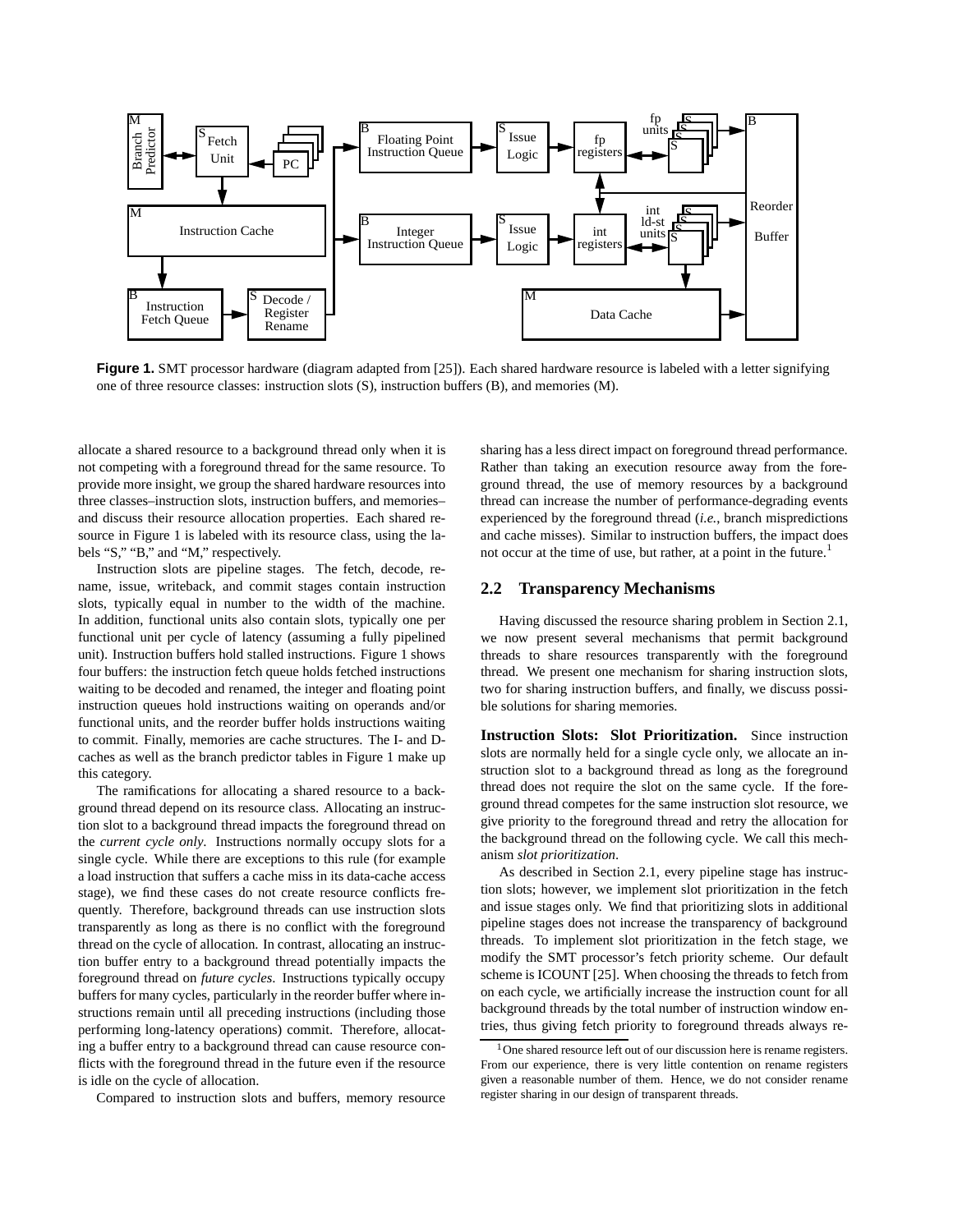gardless of their instruction count values. Background threads receive fetch slots only when the foreground thread cannot fetch, for example due to a previous I-cache miss or when recovering from a branch misprediction. Slot prioritization in the issue stage is implemented in a similar fashion. We always issue foreground thread instructions first; background thread instructions are considered for issue only when issue slots remain after all ready foreground thread instructions have been issued.

# **Instruction Buffers: Background Thread Instruction-**

**Window Partitioning.** Compared to instruction slots, transparently allocating instruction buffer resources is more challenging because resource allocation decisions impact the foreground thread on future cycles. It is impossible to guarantee at allocation time that allocating an instruction buffer entry to a background thread will not cause a resource conflict with the foreground thread. Determining this would require knowing for how long the background thread will occupy the entry as well as knowing the number of buffer entries the foreground thread will request in the future.

We propose two solutions for transparently allocating instruction buffers. First, we limit the maximum ICOUNT value for background threads. When a background thread reaches this instruction count limit, it is not allowed to consume fetch slots even if the foreground thread leaves some fetch slots idle. The background thread remains locked out of the fetch stage until its ICOUNT value drops. We call this mechanism *background thread instruction-window partitioning*.

The background thread instruction-window partitioning scheme ensures the total number of background thread instructions in the instruction fetch queue and the reorder buffer never exceeds its instruction count limit. Notice this does not guarantee that background threads never take instruction buffer resources away from the foreground thread. If the foreground thread tries to consume most or all of the instruction buffer resources, it can still "collide" with the background threads in the buffers and be denied buffer resources. However, this scheme limits the damage that background threads can inflict on the foreground thread. By limiting the maximum number of buffer entries allocated to background threads, a large number of entries can be reserved for the foreground thread.

**Instruction Buffers: Background Thread Flushing.** In our second scheme for transparently allocating instruction buffers, we permit background threads to occupy as many instruction buffer entries as they can (under the constraint that the foreground thread gets all the fetch slots it requests), but we pre-emptively reclaim buffer entries occupied by background threads when necessary. We call this mechanism *background thread flushing*.

Background thread flushing works in the following manner. First, we trigger background thread flushing whenever the foreground thread tries to allocate an instruction buffer entry but all entries of that type are filled. There are four instruction buffers, as shown in Figure 1, whose allocation can trigger flushing: the instruction fetch queue, the integer and floating point instruction queues, and the reorder buffer. Among these four instruction buffers, we have observed that reorder buffer contention is responsible for the most performance degradation in the foreground thread (in fact, contention for the other instruction buffers usually

occurs when the reorder buffer is full). For simplicity, we trigger flushing only when the foreground thread is unable to allocate a reorder buffer entry.

Once flushing is triggered, we select a background thread to flush. We compare the ICOUNT values of all background threads and pick the thread with the largest value. From this thread, we flush the  $N$  youngest instructions in the reorder buffer, where  $N$ is the width of the machine. (If the background thread occupies fewer than N reorder buffer entries, we flush all of its entries). Any instructions in the integer or floating point instruction queues corresponding to flushed reorder buffer entries are also flushed. In addition, we flush all instruction fetch queue entries belonging to this thread. Finally, we roll back the thread's program counter and register file map to the youngest unflushed instruction. Notice our flushing mechanism is similar to branch misprediction recovery; therefore, most of the hardware necessary to implement it already exists. However, our mechanism requires checkpointing the register file map more frequently since we flush to an arbitrary point in the reorder buffer rather than to the last mispredicted branch. In Section 3, we will discuss techniques for reducing the cost of implementing background thread flushing.

Compared to background thread instruction-window partitioning, background thread flushing requires more hardware support; however, it potentially permits background threads to share instruction buffer resources more transparently. Background thread flushing guarantees the foreground thread always gets instruction buffer resources, using pre-emption to reclaim resources from background threads if necessary. At the same time, background thread flushing can provide higher throughput compared to background thread instruction-window partitioning. If the foreground thread does not use a significant number of instruction buffer entries, the background threads can freely allocate them because there is no limit on the maximum number of entries that background threads can hold.

**Memories: Possible Solutions.** As our results in Section 4 will show, sharing instruction slot and instruction buffer resources has the greatest impact on foreground thread performance, while sharing memories has a less significant performance impact. For this reason, we focus on the first two classes of resources, and we do not evaluate mechanisms for transparently sharing memories in this paper.

We believe memory resources, *e.g.*, branch predictor tables and caches, can be transparently shared using approaches similar to those described above. One possible approach is to limit the maximum number of locations that a background thread can allocate in the memories. Memory resources are used by mapping an address to a memory location. For branch predictors, a combination of the branch address and a branch history pattern is typically used to index into the branch predictor table. For caches, a portion of the effective memory address is used to index into the cache. Consequently, utilization of the memory resources can be limited by modifying the mapping function and using a reduced number of address bits to form the index. Background threads can use the modified mapping function, hence using a fewer number of memory locations. Foreground threads can use the normal mapping function to access the full resources provided by the memories.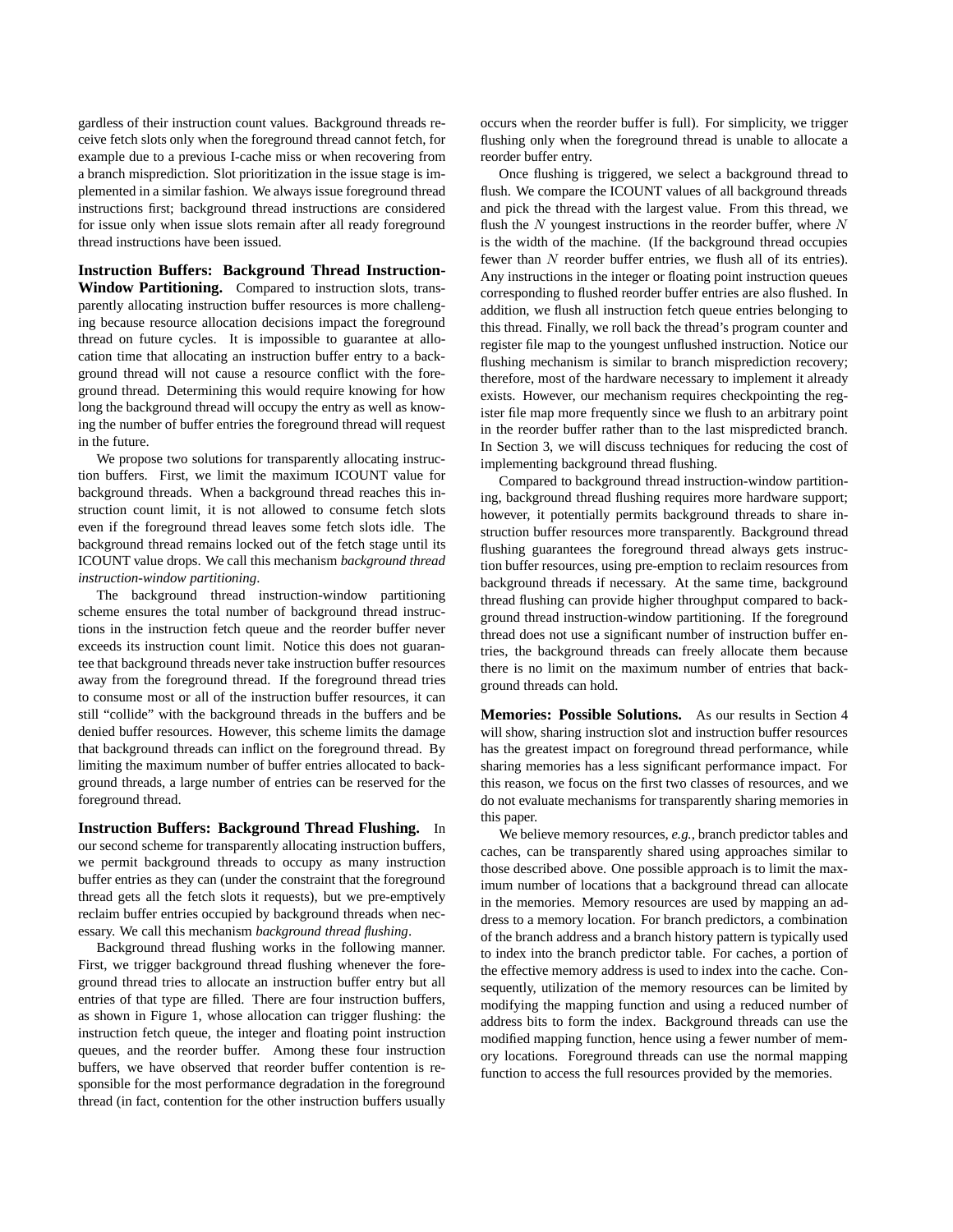# **2.3 Performance Mechanisms**

In Section 2.2, we focused on maintaining background thread transparency; however, achieving high background thread performance is also important. Unfortunately, as Section 4 will show, the resource sharing mechanisms presented in Section 2.2 can starve background threads, leading to poor performance. This section presents several additional mechanisms for increasing resource allocation to background threads without sacrificing transparency. We present one mechanism for increasing fetch slot allocation, and two mechanisms for increasing instruction buffer allocation.

**Fetch Instruction Slots: Fetch Partitioning.** The most important instruction slot resources are the fetch slots because the frequency with which a thread receives fetch slots determines its maximum throughput. As described in Section 2.2, fetch slot prioritization always gives priority to the foreground thread by artificially increasing the ICOUNT values of the background threads. Even though the foreground thread always gets priority for fetch, the background thread can still get a significant number of fetch slots if the SMT employs an aggressive *fetch partitioning scheme*.

The most basic fetch partitioning scheme is to permit only one thread to fetch every cycle, and to give all the fetch slots to that single thread. Assuming an ICOUNT fetch priority scheme, this basic fetch partitioning scheme is called ICOUNT.1. $N$  [25], where  $N$  is the fetch width. Under ICOUNT.1. $N$  with slot prioritization, background threads receive fetch slots only when the foreground thread cannot fetch at all. If the foreground thread fetches even a single instruction, all N fetch slots on that cycle are allocated to the foreground thread since only one thread can fetch per cycle. In our SMT processor model, we assume the only times the foreground thread cannot fetch are 1) if it has suffered an I-cache miss, in which case it stalls until the cache miss is serviced, or 2) if it has suffered a branch mispredict, in which case it stalls until mispredict recovery completes.

If instead of allowing only a single thread to fetch per cycle, multiple threads are allowed to fetch per cycle, then background threads can receive significantly more fetch slots. In this paper, we evaluate the ICOUNT.2.N [25] fetch partitioning scheme which chooses up to N instructions for fetch from 2 threads every cycle. Under ICOUNT.2.N with slot prioritization, the foreground thread still gets highest priority for fetch; however, background threads can fetch anytime the foreground thread is unable to consume all N fetch slots on a given cycle. In our SMT processor model, we assume the foreground thread terminates fetching on a given cycle if it encounters a predict-taken branch or if it fetches up to an Icache block boundary. Under these assumptions, it is rare for the foreground thread to fetch  $N$  instructions per cycle, opening up significantly more spare slots for background threads to consume.

**Instruction Buffers: Foreground Thread Instruction-Window Partitioning.** The combination of mechanisms described in Section 2.2 can easily starve background threads of instruction buffer resources. Since the foreground thread always gets fetch priority under slot prioritization, and since the background thread's allocation of instruction buffer entries is limited under either background thread instruction-window partitioning or background thread flushing, it is possible for the foreground thread to consume all instruction buffer resources. Once this happens, the background thread may rarely get buffer entries even if it is allocated fetch slots.

We propose two solutions for increasing background thread instruction buffer allocation that mirror the mechanisms for transparently allocating instruction buffers presented in Section 2.2. First, just as we limit the maximum ICOUNT value for background threads, we can also limit the maximum ICOUNT value for foreground threads. When the foreground thread reaches this instruction count limit, it is not allowed to consume additional fetch slots until its ICOUNT value drops. We call this mechanism *foreground thread instruction-window partitioning*.

By limiting the maximum number of foreground thread instructions in the instruction buffers, we reserve some buffer entries for the background threads. However, similar to background thread instruction-window partitioning, this approach is not completely transparent since it allows background threads to take resources away from the foreground thread. The performance impact can be minimized, though, by choosing a large foreground thread ICOUNT limit.

**Instruction Buffers: Foreground Thread Flushing.** The second scheme for increasing background thread instruction buffer allocation is to pre-emptively reclaim buffer entries occupied by the foreground thread, and to reallocate them to background threads, *i.e.*, *foreground thread flushing*. While arbitrary flushing of the foreground thread will degrade its performance, the impact can be minimized if flushing is initiated at appropriate times. We initiate foreground thread flushing when a cache-missing load instruction from the foreground thread reaches the head of the reorder buffer. $^{2}$  During such long-latency memory stalls, the instruction buffer entries occupied by the foreground thread do not contribute to its throughput, so flushing will have minimal impact on performance. After flushing, we temporarily disallow the foreground thread from fetching new instructions, thus permitting background threads to fetch into and use the flushed entries. Then, after some number of cycles, we commence fetching for the foreground thread with the intent of fully recovering the flushed instructions by the time the memory stall completes.

To avoid degrading foreground thread performance, the number of flushed instructions,  $F$ , and the number of cycles we allow for flush recovery,  $T$ , must be commensurate with the number of cycles that the cache-missing load remains stalled at the head of the reorder buffer. We call this time the *residual cache-miss latency*, R. If R is large, we can afford to flush more foreground thread instructions since there is more time for recovery, thus freeing a larger number of buffer entries. However, if  $R$  is small, we must limit the number of flushed instructions since the recovery time is itself limited. Because we expect  $R$  to vary on every cache miss, we rely on hardware to estimate  $R$  each time we initiate foreground thread flushing, and then select appropriate  $F$  and  $T$  values to dynamically control the number of flushed instructions and the timing of flush recovery.

We use a cycle counter for every foreground thread load in-

 $2$ Similar to background thread flushing, we flush the youngest foreground thread instructions from the tail of the reorder buffer, all corresponding instructions in the integer and floating point instruction queues, and all instructions in the instruction fetch queue belonging to the foreground thread.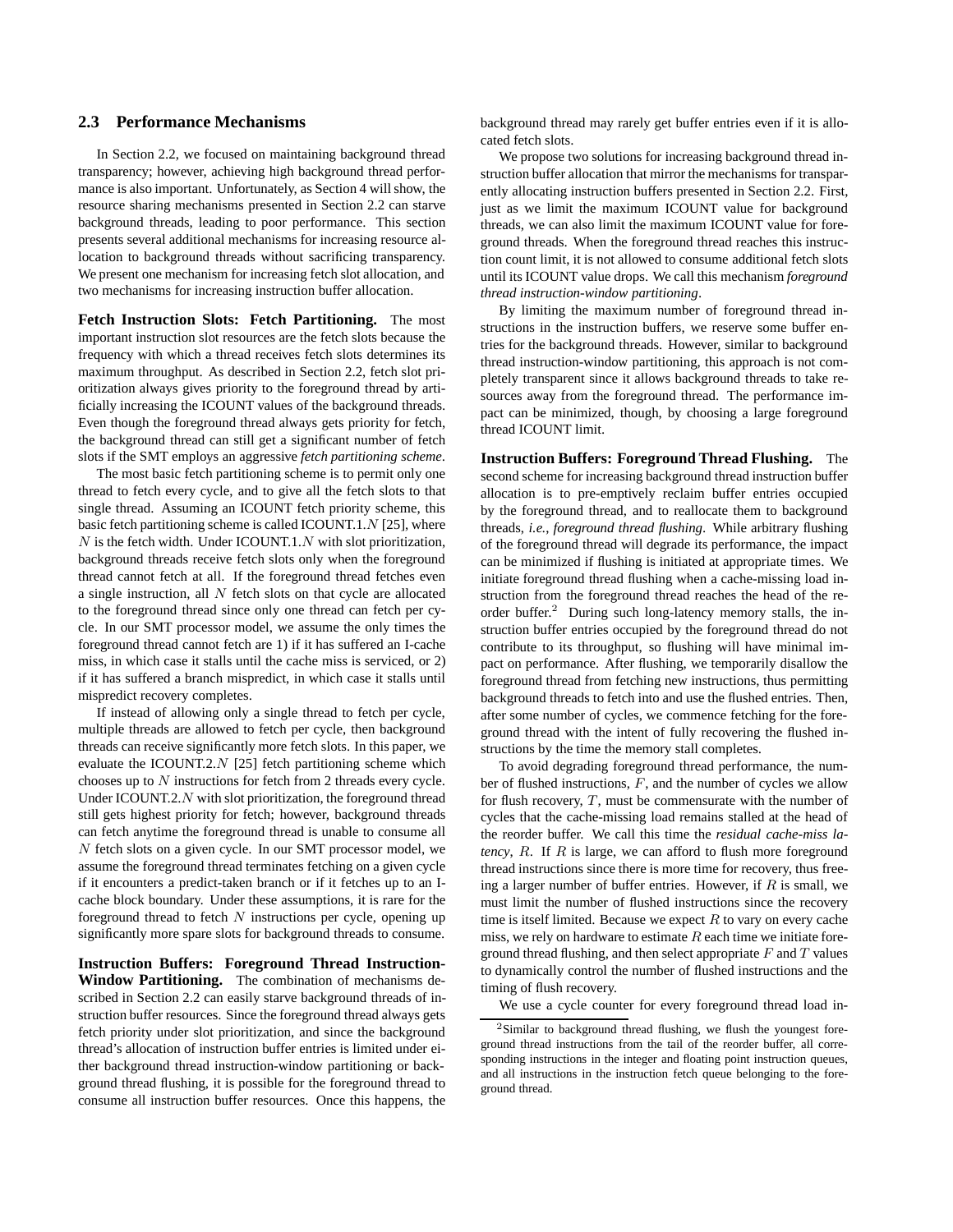| <b>Processor Parameters</b>        |                         |  |  |  |
|------------------------------------|-------------------------|--|--|--|
| <b>Hardware Contexts</b>           | 4                       |  |  |  |
| Issue Width                        | 8                       |  |  |  |
| Fetch Queue Size                   | 32 entries              |  |  |  |
| <b>Instruction Queue Size</b>      | 32 Int, 32 FP entries   |  |  |  |
| Load-Store Queue Size              | 64 entries              |  |  |  |
| Reorder Buffer Size                | 128 entries             |  |  |  |
| Int/FP Units                       | 8/8                     |  |  |  |
| Int Latency                        | 1 cycle                 |  |  |  |
| FP Add/Mult/Div Latency            | $2/4/12$ cycles         |  |  |  |
| <b>Rename Registers</b>            | 100 Int, 100 FP         |  |  |  |
| <b>Branch Predictor Parameters</b> |                         |  |  |  |
| <b>Branch Predictor</b>            | Hybrid gshare/Bimodal   |  |  |  |
| gshare Predictor Size              | 4096 entries            |  |  |  |
| <b>Bimodal Predictor Size</b>      | 2048 entries            |  |  |  |
| Meta Table Size<br>1024 entries    |                         |  |  |  |
| <b>BTB</b> Size<br>2048 entries    |                         |  |  |  |
| Return-of-Stack Size               | 8 entries               |  |  |  |
| <b>Memory Parameters</b>           |                         |  |  |  |
| L1 Cache Size                      | 32K I and 32K D (split) |  |  |  |
| L <sub>2</sub> Cache Size          | 512K (unified)          |  |  |  |
| L1/L2 Block Size                   | $32/64$ bytes           |  |  |  |
| L1/L2 Associativity                | $4$ -way/ $4$ -way      |  |  |  |
| L1/L2 Hit Time                     | $1/10$ cycles           |  |  |  |
| <b>Memory Access Time</b>          | 122 cycles              |  |  |  |

**Table 1.** SMT simulator settings used for the experiments.

struction that suffers a cache miss to estimate R. When a load instruction initially suffers a cache miss, we allocate a cycle counter to the load, clear the counter contents, and increment the counter on every cycle thereafter. When the cache-missing load reaches the head of the reorder buffer, we compute  $R$  by subtracting the counter's value from the main memory miss penalty. In Section 3, we will discuss the choice of  $F$  and  $T$  values as a function of  $R$ .

# **3 Simulation Framework**

Our simulation framework is based on the SMT simulator from [14]. This simulator uses the out-of-order processor model from SimpleScalar v2.0, augmented to simulate an SMT pipeline. To evaluate transparent threads, we extended this basic SMT simulator to model the mechanisms presented in Section 2, namely the two mechanisms for sharing instruction slots (slot prioritization and fetch partitioning) and the four mechanisms for sharing instruction buffers (background and foreground thread instruction window partitioning, and background and foreground thread flushing). Table 1 reports the simulator settings we use in our experiments. These settings model a 4x8-way issue SMT processor with 32-entry integer and floating point instruction queues and a 128 entry reorder buffer.

When simulating our instruction window partitioning schemes, we assume a maximum background and foreground thread ICOUNT limit of 32 and 112 instructions, respectively. For fetch partitioning, our simulator models both the ICOUNT.1.8 and ICOUNT.2.8 schemes, as discussed in Section 2.3. ICOUNT.2.8 requires fetching 16 instructions from 2 threads (8 from each thread) on every cycle [25], and using slot prioritization to select 8 instructions out of the 16 fetched instructions. To provide

| R < 8            | $F=0$    | $T=0$  |
|------------------|----------|--------|
| $8 \le R \le 16$ | $F=8$    | $T=4$  |
| $16 \le R < 32$  | $F=16$   | $T=8$  |
| 32 < R           | $F = 48$ | $T=16$ |

**Table 2.** Choice of the number of instructions to flush, F, and the number of flush recovery cycles,  $T$ , as a function of the residual cache-miss latency, R.

the fetch bandwidth necessary, our I-cache model contains 8 interleaved banks, and accounts for all bank conflicts. In addition to simulating contention for I-cache banks, we also simulate contention for rename registers. We assume all contexts share 100 integer and 100 floating point rename registers in addition to the per-context architected registers, as indicated in Table 1.

As described in Section 2.3, our foreground thread flushing mechanism dynamically selects the number of instructions to flush,  $F$ , and the number of flush recovery cycles,  $T$ , based on the residual cache-miss latency,  $R$ , at the time flushing is initiated. Table 2 reports the  $F$  and  $T$  values used by our simulator for a range of  $R$  values. Since our flushing mechanisms (for both background and foreground threads) flush to an arbitrary point in the reorder buffer, they require frequent register map checkpointing (see Section 2.2). For maximum flexibility, checkpointing every instruction would be necessary. To reduce hardware cost, however, our simulator models checkpointing every 8th instruction only. When flushing is triggered, we compute the number of instructions to flush as normal, described in Sections 2.2 and 2.3 for background and foreground thread flushing, respectively. Then, we flush to the nearest checkpointed instruction, rounding up when flushing the background thread (more aggressive) and rounding down when flushing the foreground thread (more conservative).

In addition to the hardware specified in Tables 1 and 2, our simulator also provides ISA support for multithreading. We assume support for a fork instruction that sets the program counter of a remote context and then activates the context. We also assume support for suspend and resume instructions. Both instructions execute in 1 cycle; however, suspend causes a pipeline flush of all instructions belonging to the suspended context. Finally, we assume support for a kill instruction that terminates the thread running in a specified context ID. Our multithreading ISA support is used extensively for performing Transparent Software Prefetching, described later in Section 5.

To drive our simulation study, we use the 8 benchmarks listed in Table 3. Four of these benchmarks are SPECInt CPU2000 benchmarks, three are SPECfp CPU2000 benchmarks, and the last is an iterative PDE solver for computational fluid dynamics problems. In all our experiments, we use functional simulation to fast forward past each benchmark's initialization code before turning on detailed simulation. The size of the fast forward and simulated regions are reported in the last two columns of Table 3.

# **4 Evaluating Transparent Threads**

Our experimental evaluation of transparent threads consists of two major parts. First, in this section, we characterize the performance of our transparent threading mechanisms. Then, in Sec-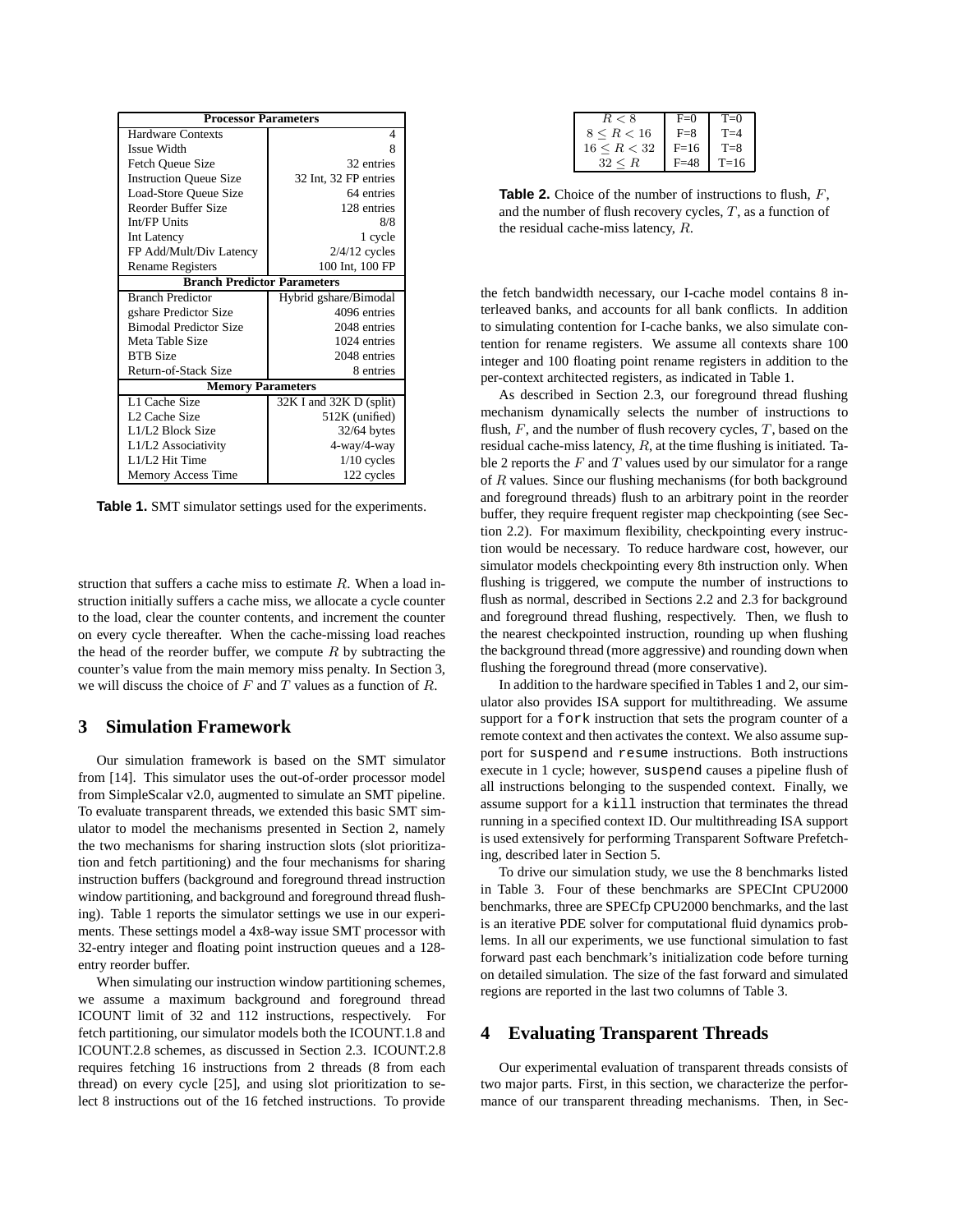

**Figure 2.** Normalized IPC of the foreground thread when running simultaneously with a single background thread. The bars represent different transparent sharing mechanisms: equal priority (EP), slot prioritization (SP), background thread instruction window partitioning (BP), background thread flushing (BF), private caches (PC), and private predictors (PP).

| <b>Name</b>   | Type         | Input      | FastFwd | Sim   |
|---------------|--------------|------------|---------|-------|
| <b>VPR</b>    | SPECint 2000 | reference  | 60M     | 233M  |
| <b>BZIP</b>   | SPECint 2000 | reference  | 22M     | 126M  |
| <b>GZIP</b>   | SPECint 2000 | reference  | 170M    | 140M  |
| <b>EOUAKE</b> | SPECfp 2000  | reference  | 18M     | 1186M |
| ART           | SPECfp 2000  | reference  | 20M     | 71M   |
| GAP           | SPECint 2000 | reference  | 105M    | 157M  |
| <b>AMMP</b>   | SPECfp 2000  | reference  | 110M    | 2439M |
| <b>IRREG</b>  | PDE Solver   | 144K nodes | 29M     | 977M  |

**Table 3.** Benchmark summary. The first three columns report the name, type, and inputs for each benchmark. The last two columns report the number of instructions in the fast forward and simulated regions.

tion 5, we investigate using transparent threads to perform software data prefetching.

#### **4.1 Methodology**

This section characterizes the performance of our transparent threading mechanisms by studying them in the context of multiprogramming. We perform several multiprogramming experiments, each consisting of 2 - 4 benchmarks running simultaneously on our SMT simulator. A single benchmark from the workload is selected to run as a foreground thread, while all other benchmarks run as background threads. From these experiments, we observe the degree to which our mechanisms maintain background thread transparency (Section 4.2) as well as the ability of our mechanisms to increase transparent thread throughput (Section 4.3).

From the 8 applications listed in Table 3, we use the first 5 for our multiprogramming experiments, grouping benchmarks together based on resource usage characteristics. Of particular significance is a benchmark's *reorder buffer occupancy*. Benchmarks with high reorder buffer occupancy (typically caused by frequent long-latency cache misses) use more instruction buffer resources, whereas benchmarks with low reorder buffer occupancy use fewer instruction buffer resources. Among the 5 benchmarks we use, BZIP and ART have high occupancy, EQUAKE and GZIP have low occupancy, while VPR has medium occupancy. In order to stress our mechanisms and to study their behavior under diverse workload characteristics, we group together benchmarks that exhibit both high and low reorder buffer occupancy, using both types



**Figure 3.** Normalized IPC of the foreground thread when running simultaneously with three background threads. The bars are the same as those in Figure 2.

as foreground and background threads.

# **4.2 Background Thread Transparency**

Figures 2 and 3 report the normalized IPC of the foreground thread when running simultaneously with a single background thread and with three background threads, respectively. Groups of bars represent sets of simultaneously running benchmarks, each specified with a label that names the foreground benchmark first followed by the background benchmark(s). Bars within each group represent different transparent sharing mechanisms from Section 2.2 applied incrementally. In particular, the first four bars report normalized IPC with no mechanisms (*i.e.*, all threads have equal priority), with slot prioritization, with background thread instruction window partitioning and slot prioritization, and with background thread flushing and slot prioritization, labeled EP, SP, BP, and BF, respectively. All experiments use the ICOUNT.2.8 fetch partitioning scheme, with all other background thread performance mechanisms disabled. Finally, all bars are normalized to the IPC of the foreground thread running on a dedicated SMT machine (*i.e.*, without any background threads).

Figure 2 shows background thread flushing with slot prioritization (BF bars) is the most effective combination of transparent sharing mechanisms. With these mechanisms, the foreground thread achieves 97% of its single-thread performance averaged across the 8 benchmark pairs, compared to only 70% of singlethread performance when pairs of benchmarks are run with equal priority (EP bars). Background thread instruction window partitioning with slot prioritization (BP bars) also provides good trans-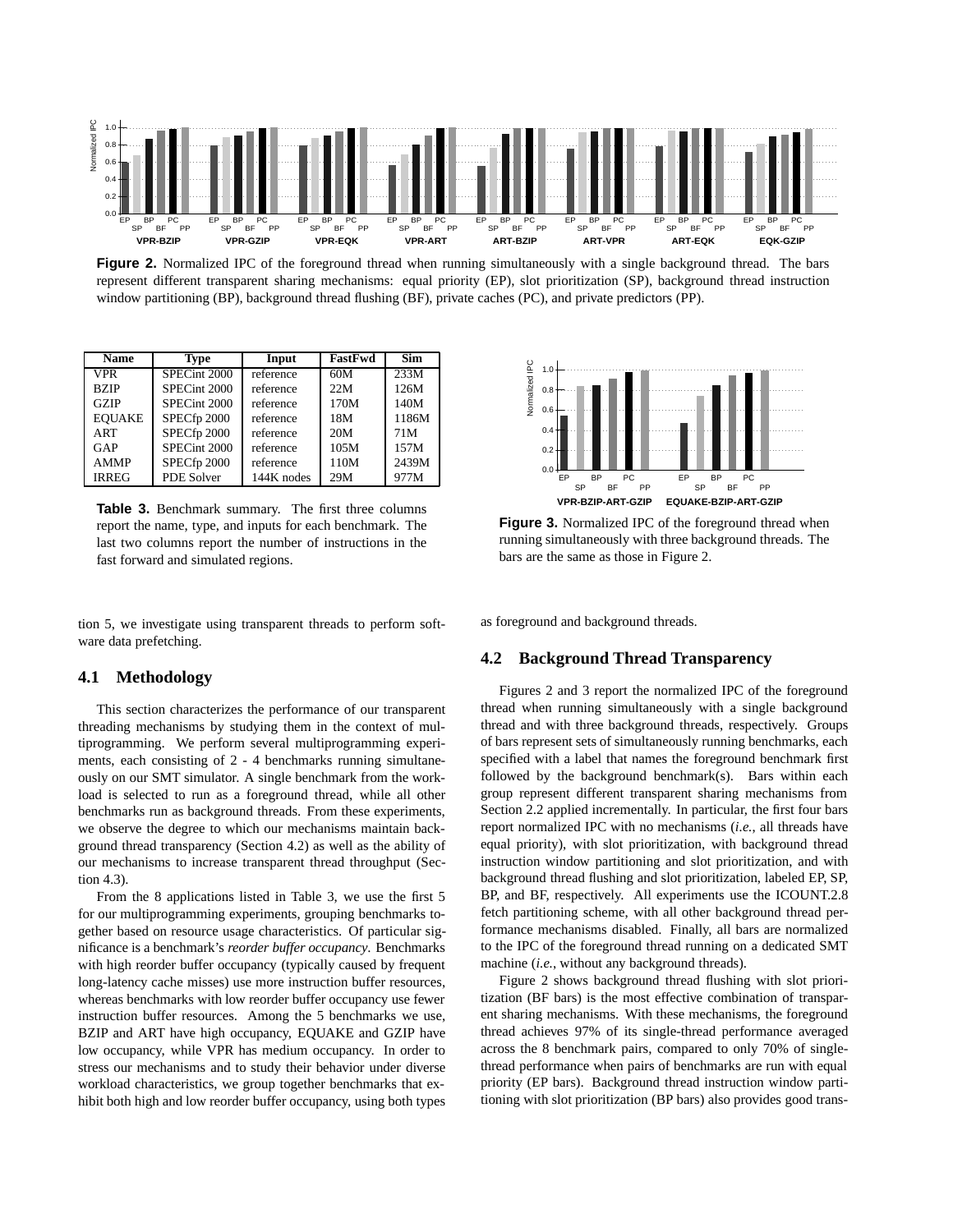

**Figure 4.** Fetch slot usage for our benchmarks when each benchmark is run on a dedicated SMT processor.

parency, with the foreground thread achieving 91% of its singlethread performance; however, our results show BP is less effective than BF in all cases. Slot prioritization alone (SP bars) is the least effective, allowing the foreground thread to achieve only 84% of its single-thread performance. Figure 3 shows the same qualitative results as Figure 2, demonstrating our mechanisms are just as effective when maintaining transparency for multiple background threads.

Having quantified the transparency of our background threads, we now examine the extent to which the foreground thread's performance degradation is due to sharing memories, a type of resource sharing that our mechanisms do not address. In our SMT model, threads share two types of memory structures: caches and branch predictor tables. To isolate the impact of sharing these structures on foreground thread performance, we replicate them, thus removing any contention due to sharing. The last two bars of each group in Figures 2 and 3 report the normalized foreground thread IPC assuming the best mechanisms (*i.e.*, those used for the BF bars) when each context has private L1 and L2 caches (PC bars), and when each context has both private caches and a private branch predictor (PP bars). These results show when cache and branch predictor conflicts are removed, the foreground thread achieves essentially all of its single-thread performance. We conclude that our mechanisms enable the background threads to use instruction slots and instruction buffers in a completely transparent fashion, and that further improvements in foreground thread performance can only come by addressing memory sharing.

While Figures 2 and 3 quantify the extent to which background threads are transparent, they do not provide insight into how our mechanisms achieve transparency. To address this issue, we first study how our benchmarks use processor resources. Figure 4 illustrates the usage of the fetch stage, a critical SMT resource. In Figure 4, we break down the total available fetch slots into used and unused slots when each benchmark is run on a dedicated SMT processor. Unused slots are further broken down into three categories indicating the cause for the unused slots: wasted slots around a taken branch (after the branch on the same cycle and before the target on the next cycle), a full instruction fetch queue, and recovery from a branch mispredict. (A fourth possible category is I-cache stalls, but an insignificant number of unused slots are due to I-cache stalls in our benchmarks, so we omit this category in Figure 4).

Figure 4 sheds light on why our transparent threading mechanisms work. First, the "IFQ Full" components indicate the degree to which our benchmarks occupy instruction buffers, showing that BZIP and ART have high instruction buffer occupancy. In Figure 2, we see that any workload using these benchmarks as a background thread exhibits poor foreground thread performance under equal priority. When using equal priority, BZIP and ART frequently compete for instruction buffer entries with the foreground thread, degrading its performance. Consequently, in these workloads, background thread flushing significantly improves foreground thread performance since flushing reclaims buffer entries, making the foreground thread resilient to background threads with high instruction buffer occupancy. Conversely, Figure 4 shows GZIP and EQUAKE have low instruction buffer occupancy. In Figure 2, we see that any workload using these benchmarks as a background thread exhibits reasonable foreground thread performance under equal priority, and only modest gains due to flushing.

Second, anytime a workload uses a benchmark with a large "IFQ Full" component as a foreground thread, slot prioritization provides a large foreground thread performance gain and background thread flushing becomes less important. In Figure 2, the ART-VPR and ART-EQK (and to some extent, ART-BZIP) workloads exhibit this effect. When slot prioritization is turned on, ART gets all the fetch slots it requests and thus acquires a large number of instruction buffer entries (due to its high instruction buffer occupancy), resulting in a large performance boost. At the same time, the background thread receives fewer buffer entries, reducing the performance impact of flushing.

#### **4.3 Transparent Thread Performance**

Figure 5 reports the normalized IPC of the background thread using background thread flushing and slot prioritization for the multiprogrammed workloads from Figure 2. Bars within each workload group represent different transparent thread performance mechanisms from Section 2.3 applied incrementally. Specifically, we report normalized IPC with the ICOUNT.1.8 fetch partitioning scheme without and with foreground thread flushing, with the ICOUNT.2.8 fetch partitioning scheme without and with foreground thread flushing, with the ICOUNT.2.8 scheme and foreground thread instruction window partitioning, and with no mechanisms (*i.e.*, equal priority), labeled 1B, 1F, 2B, 2F, 2P, and EP, respectively. All bars are normalized to the IPC of the background thread running on a dedicated SMT machine.

Not surprisingly, the ICOUNT.1.8 fetch partitioning scheme results in the lowest background thread performance, allowing the background thread to achieve only 19% of its single-thread performance on average. Going from ICOUNT.1.8 (1B and 1F bars) to ICOUNT.2.8 (2B and 2F bars), we see a significant increase in background thread IPC. This is particularly true in workloads where the foreground thread exhibits a large number of "Taken Branch" unused fetch slots (*e.g.*, VPR and EQUAKE as shown in Figure 4) since this is the resource that ICOUNT.2.8 exploits compared to ICOUNT.1.8.

In addition to showing a benefit for aggressive fetch partitioning, Figure 5 also shows foreground thread flushing is important across all workloads, for both ICOUNT.1.8 (1F bars) and ICOUNT.2.8 (2F bars). With foreground thread flushing, the background thread achieves 38% and 46% of its single-thread performance using the ICOUNT.1.8 and ICOUNT.2.8 schemes, respectively. Furthermore, our results show flushing is more important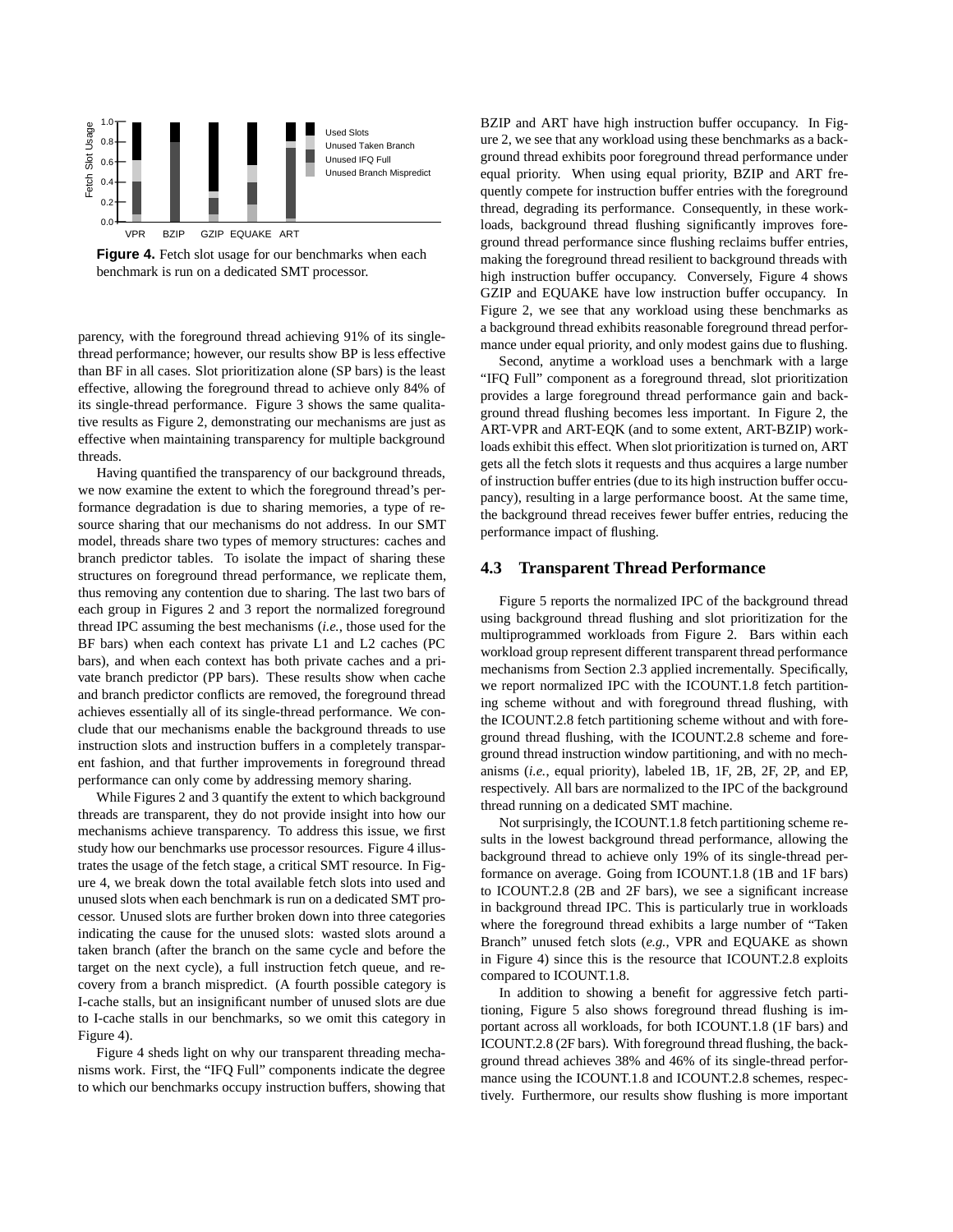

Figure 5. Normalized IPC of the background thread when the foreground thread runs simultaneously with a single background thread. The bars represent different transparent thread throughput mechanisms: ICOUNT.1.8 without (1B) and with (1F) foreground thread flushing, ICOUNT.2.8 without (2B) and with (2F) foreground thread flushing, ICOUNT.2.8 with foreground thread window partitioning (2P), and equal priority (EP). All bars use background thread flushing with slot prioritization.



**Figure 6.** Normalized IPC of the foreground thread when running simultaneously with a single background thread. The bars represent different transparent thread throughput mechanisms: foreground thread instruction window partitioning (2P), foreground thread flushing (2F), private caches (PC), and private predictors (PP). All bars use background thread flushing with slot prioritization.

when the foreground thread has a high instruction buffer occupancy (*e.g.*, ART as shown in Figure 4). In these workloads, foreground thread flushing can provide the background thread with significantly more instruction buffer resources, resulting in large performance gains. Interestingly, Figure 5 shows foreground thread window partitioning combined with ICOUNT.2.8 (2P bars) achieves the highest background thread performance, allowing the background thread to achieve 56% of its single-thread performance (though this comes at a price, as we will see in a moment). Overall, we see that foreground thread flushing (2F bars) and instruction window partitioning (2P bars) improve the IPC of the background thread to within 23% and 13% of the equal priority scheme (EP bars), respectively.

Although our mechanisms improve background thread performance, it is imperative that they do not sacrifice background thread transparency in the process. Figure 6 plots the normalized IPC of the foreground thread for several of the experiments in Figure 5. This data shows that the increased background thread performance of foreground thread instruction window partitioning compared to foreground thread flushing comes at the expense of reduced foreground thread performance (the 2F bars achieve 95% of singlethread performance whereas the 2P bars achieve only 84%). We conclude that foreground thread flushing is more desirable since it increases background thread performance without sacrificing transparency. Similar to Figures 2 and 3, the last two bars of Figure 6 remove cache and branch predictor conflicts from the 2F bars, showing that practically all of the remaining foreground thread performance degradation is due to memory sharing.

# **5 Transparent Software Prefetching**

This section proposes and evaluates a new subordinate multithreading technique, called *Transparent Software Prefetching* (TSP). TSP performs software data prefetching by instrumenting the prefetch code in a separate *prefetch thread* rather than inlining it into the main computation code, as is done in conventional software prefetching [4, 10, 15]. Prefetch threads run as background threads, prefetching on behalf of the computation thread which runs as a foreground thread. Because they run transparently, prefetch threads incur near-zero overhead, and thus never degrade the computation thread's performance.

TSP solves a classic problem associated with software prefetching: determining what to prefetch. Since conventional software prefetching incurs runtime overhead, it is important to instrument prefetching only for load instructions that suffer a sufficiently large memory access latency so that the benefit of prefetching outweighs the cost of executing the instrumentation code. Identifying the loads for which prefetching is profitable typically requires gathering detailed cache-miss profiles (*e.g.*, summary [1] or correlation [16] profiles). Unfortunately, such profiles are cumbersome to acquire, and may not accurately reflect memory behavior for arbitrary program inputs. In contrast, *TSP eliminates the need for profiling*. Since transparent sharing mechanisms guarantee prefetch threads never degrade the computation thread's performance, prefetching becomes profitable for *all* loads, regardless of their cache-miss behavior. Consequently, TSP can be applied naively, without ever worrying about the profitability of a transformation.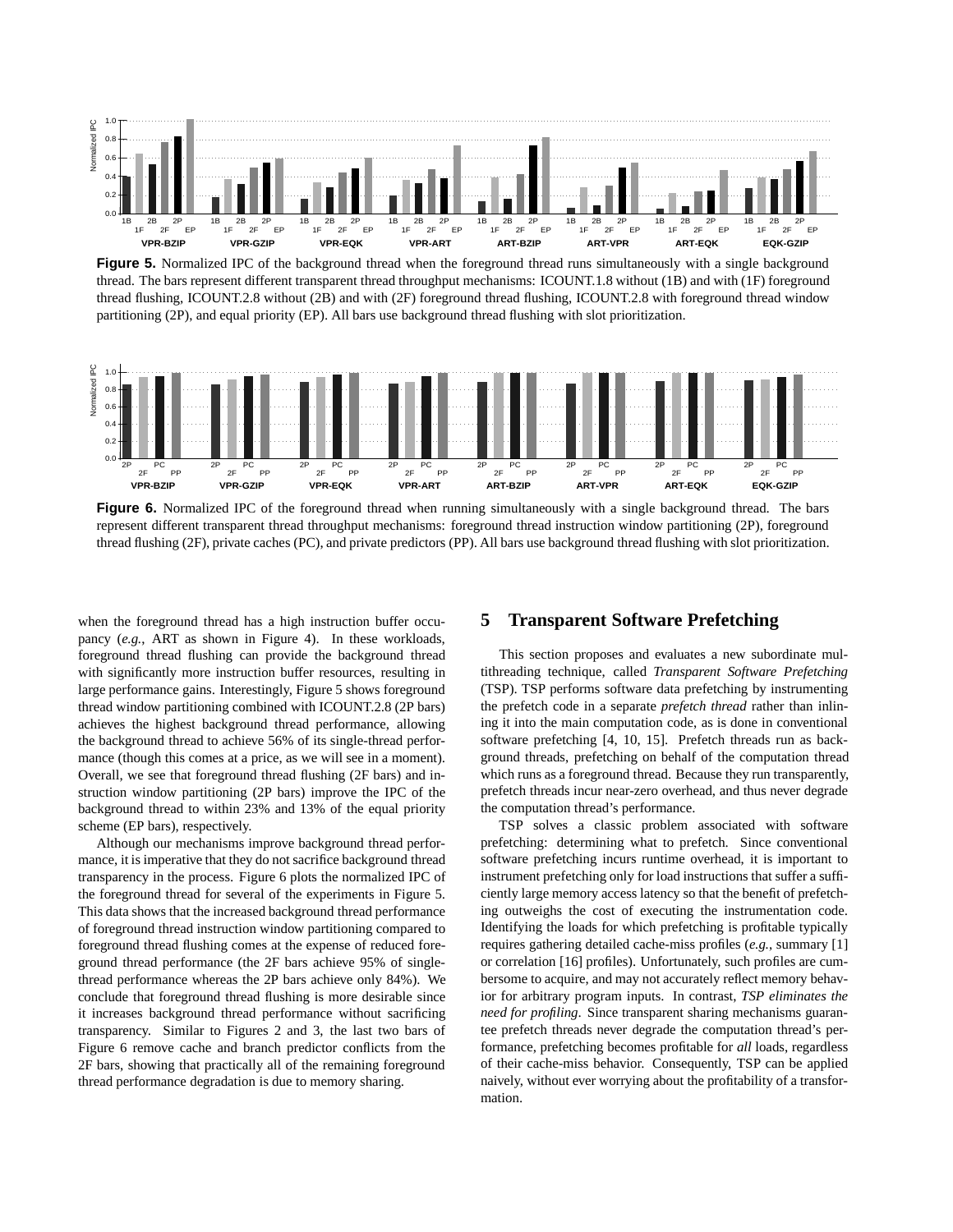| (a) COMPUTATION THREAD                                                                                                                                                                                                                                                                                                                          | (b) PREFETCH THREAD                                                                                                                                                                                                                                                                                         |
|-------------------------------------------------------------------------------------------------------------------------------------------------------------------------------------------------------------------------------------------------------------------------------------------------------------------------------------------------|-------------------------------------------------------------------------------------------------------------------------------------------------------------------------------------------------------------------------------------------------------------------------------------------------------------|
| smt_global.param $[0] = N$ ;<br>1<br>1.<br>producer = 0, consumer = 0;<br>$\overline{c}$<br>3<br>$resumeID = LOOP1;$<br>resumeContext(cxt_id);<br>$\overline{4}$<br>4<br>5<br>5<br>for $(i=0; i<=N; i++)$ {<br>6<br>6<br>consumer++;<br>7<br>$\overline{7}$<br>$y = y + z[i];$<br>8<br>8<br>$x = x + a[b[i]];$<br>9<br>9<br>10<br>KILL(cxt id); | void $LOOP1()$ {<br>int $N = \text{smt\_global}$ . param[0];<br>$\mathbf{2}$<br>3<br>$/*$ Prologue $*/$<br>for $(i=0; i < PD; i++)$ {<br>$prefetch(\&b[i]);$<br>/* Main Loop $*/$<br>for $(i=0; i<=N-PD; i++)$ {<br>prefetch(&b[i+PD]);<br>prefetch(&a[b[i]]);<br>10<br>$prefetch(\&z[i])$ ;<br>11          |
| (c) DISPATCHER LOOP<br>void DISPATCHER() {<br>1<br>2<br>while $(1)$ {<br>3<br>suspendContext(cxt id);<br>$\overline{4}$<br>$(resumeID()$ ;<br>5<br>6                                                                                                                                                                                            | producer++;<br>12<br>$do \{$<br>13<br>while (producer $>$ consumer + PD);<br>14<br>15<br>/* Epilogue Loop $*/$<br>16<br>for $(:i<=N; i++)$ {<br>17<br>$prefetch(\&a[b[i]]);$<br>18<br>$prefetch(\&z[i])$ ;<br>19<br>$product++$ ;<br>20<br>21<br>$do \{$<br>22<br>while (producer $>$ consumer + PD);<br>23 |

**Figure 7.** TSP instrumentation example. (a) Computation thread code. (b) Prefetch thread code. (c) Dispatcher loop for implementing a recycled thread model.

#### **5.1 Implementation**

Instrumenting TSP involves several steps. First, we select any loop containing one or more affine array or indexed array references as a candidate for prefetch instrumentation. When nested loops are encountered, we consider prefetch instrumentation for the inner-most loop only. (Fig. 7a shows an inner-most loop which we will use as an illustrative example). For each selected loop, we copy the loop header and place it in a separate *prefetch procedure* (Fig. 7b, line 8). Inside the copied loop, we insert prefetch statements for each affine array and indexed array reference appearing in the original loop body (Fig. 7b, lines 9-11).

Second, we insert code into the computation thread to initiate the prefetch thread (Fig. 7a, lines 1-4). Since this code is executed by the computation thread, its overhead is not transparent. We use a *recycled thread model* [22] to reduce the cost of thread initiation. Rather than create a new thread everytime prefetching is initiated, the prefetch thread is created once during program startup, and enters a blocking dispatch loop (Fig. 7c). To initiate prefetching, the computation thread communicates a  $\overline{PC}$  value through memory, and executes a resume instruction to dispatch the prefetch thread (Fig. 7a, lines 3-4). After prefetching for the computation loop has been completed, the prefetch thread returns to the dispatch loop, thus "recycling" it for the next dispatch. In addition to thread initiation code, we also insert a kill instruction to terminate the prefetch thread in the event it is still active when the computation thread leaves the loop (Fig. 7a, line 10).

Third, we insert code to pass arguments. Any variable used by the prefetch thread that is a local variable in the computation thread must be passed. Communication of arguments is performed through loads and stores to a special argument buffer in memory (Fig. 7a, line 1 and Fig. 7b, line 2). Although the computation thread's argument passing code is not executed transparently, we find this overhead is small since only a few arguments are typically passed and the argument buffer normally remains in cache.

Finally, we insert code to synchronize the prefetch thread with the computation thread. Because the prefetch thread executes only non-blocking memory references, it naturally gets ahead of the computation thread. We use a pair of loop-trip counters to keep the prefetch thread from getting too far ahead. One counter is updated by the computation thread (Fig. 7a, line 6), and another is updated by the prefetch thread (Fig. 7b, line 12). Every iteration, the prefetch thread compares the two counters, and continues only if they differ by less than the desired *prefetch distance* [15]; otherwise, the prefetch thread busy-waits (Fig. 7b, lines 13-14). While the prefetch thread may incur a significant number of busy-wait instructions, these instructions execute transparently.

Note, for indexed array references, we insert prologue and epilogue loops to software pipeline the index array and data array prefetches (Fig. 7b, lines 3-6 and lines 16-23). This technique, borrowed from conventional software prefetching for indexed arrays [15], properly times the prefetch of serialized index array and data array references.

#### **5.2 Performance Evaluation**

In this section, we evaluate the performance of TSP, and compare it against two versions of conventional software prefetching: one that naively instruments prefetching for all load instructions, and one that uses detailed cache-miss profiles to instrument prefetching selectively. For selective software prefetching, we use a predicate to evaluate prefetch profitability, and only instrument those static loads for which the predicate is true:

$$
PrefetchOverhead < L1_{miss\_rate} * L2_{hit\_time} + L2_{mis\_rate} * Mem_{latency}
$$

We assume a per-load prefetch cost of 12 instructions and an IPC of 1.5, yielding a prefetch overhead of 8 cycles per dynamic load. The L1 and L2 miss rates are acquired by performing cachemiss profiling in each benchmark's simulation region given in Table 3, and we use the L2 hit time and Memory latency reported in Table 1. Once candidate loads have been selected, we instrument software prefetching by following the well-known algorithm in [15]. Instrumentation for both TSP and conventional software prefetching is performed by hand.

Figure 8 presents performance results for the different prefetching schemes, using 7 out of the 8 benchmarks from Table 3 (we do not evaluate GZIP). In Figure 8, we report the normalized execution time for no prefetching (NP), naive software prefetching applied to all candidate loads (PF), selective software prefetching applied to loads meeting our predicate based on cache-miss profiles (PFS), and TSP applied to all candidate loads. Each bar in the graph is broken down into three components: time spent executing useful instructions, time spent executing prefetch-related instructions, and time spent stalled on data memory accesses, labeled "Busy," "Overhead," and "Memory," respectively. All values are normalized to the NP bars. Finally, a label appears above each bar reporting the number of instrumented loops. These numbers show a significant reduction in loop coverage when performing selective software prefetching.

Our results show TSP outperforms naive conventional software prefetching on every benchmark. Across the 6 SPEC benchmarks, TSP provides a 9.52% performance boost on average, whereas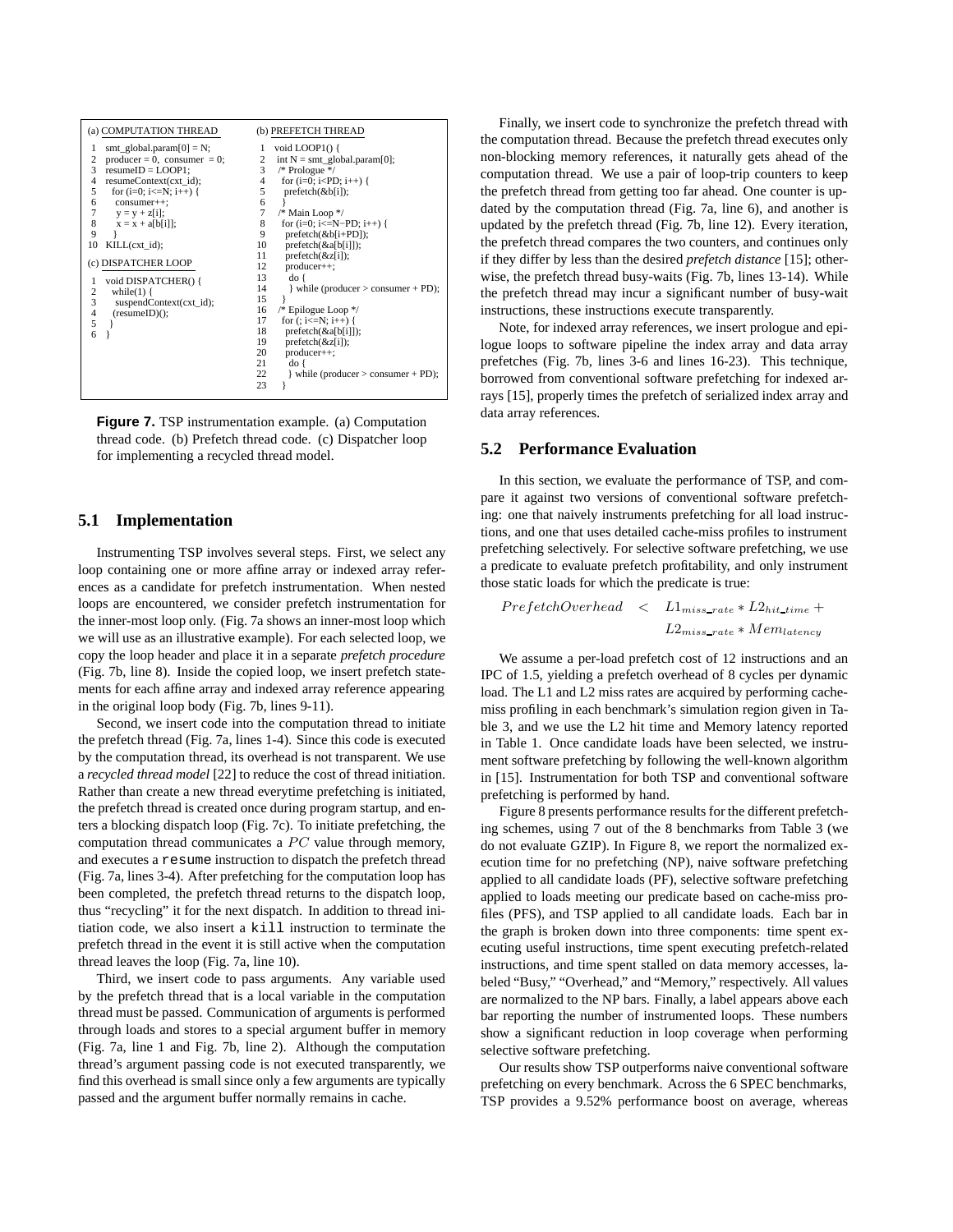

**Figure 8.** Normalized execution time for different prefetching schemes: no prefetching (NP), naive conventional software prefetching (PF), selective conventional software prefetching (PFS), Transparent Software Prefetching (TSP), and TSP without foreground thread flushing (NF). The label appearing above each bar reports the number of instrumented loops.

naive conventional software prefetching suffers a 1.38% performance degradation, reducing performance in 4 out of the 6 SPEC benchmarks. This performance discrepancy is due to a 19.6% overhead when using naive software prefetching compared to a 1.35% overhead when using TSP. Despite the fact that prefetching is instrumented for all candidate loads, TSP's negligible overhead enables it to avoid degrading performance even for overheadsensitive benchmarks like GAP and EQUAKE where there is very little memory stall. Compared to naive software prefetching, selective software prefetching reduces overhead down to 14.13% by using profile information, resulting in a 2.47% performance gain averaged across the 6 SPEC benchmarks. However, TSP still outperforms selective software prefetching on every benchmark. Even for benchmarks where conventional software prefetching performs exceptionally well (*e.g.*, Irreg), TSP still performs better.

The performance gains demonstrated by TSP in Figure 8 suggest that transparent threads not only eliminate overhead, but they also provide enough resources for the prefetch threads to make sufficient forward progress. To evaluate the contribution of our transparent thread throughput mechanisms, the last set of bars in Figure 8, labeled "NF," report the normalized execution time of TSP without foreground thread flushing. The NF bars clearly show the complete set of mechanisms is critical since the performance gains of TSP are significantly reduced when foreground thread flushing is turned off.

# **6 Related Work**

Several researchers have studied hardware resource allocation mechanisms [13, 23, 24] and operating system scheduling policies [19, 20] for SMT processors. In particular, Tullsen and Brown [24] first proposed flushing to reclaim execution resources stalled on long latency memory operations. Their work was the motivation behind several of our mechanisms. Compared to these previous techniques, however, our work tries to improve single-thread performance rather than focusing solely on processor throughput.

Raasch and Reinhardt [17] proposed fetch policies for SMT processors that consider priority in addition to throughput. They assume a single latency-critical foreground thread executes simultaneously with one or more low-priority background threads, and evaluate fetch policies that favor the foreground thread over the background thread(s). Our approach is similar; however, we focus on mechanisms that permit background threads to share resources with the foreground thread in a completely transparent fashion. Furthermore, we apply priority mechanisms for slots and buffers along the entire pipeline, rather than just for the fetch stage.

Chappell *et al* [5] and Dubois and Song [8] proposed subordinate threads as a means for improving main thread performance. In [8], the authors demonstrate stride prefetching can be implemented in software using subordinate threads. Our TSP technique is similar, but we use transparent threading mechanisms to eliminate the overhead of the subordinate prefetch threads. Subordinate threads have also been used to execute exception handlers [27], and to pre-execute performance-degrading instructions [2, 6, 7, 12, 18, 26]. Our work could be used to minimize the overhead of these techniques as well.

# **7 Conclusion**

This paper investigates resource allocation mechanisms for SMT processors that preserve, as much as possible, the singlethread performance of designated foreground threads, while still allowing background or "transparent" threads to share resources. Our mechanisms ensure transparent threads never take performance-critical resources away from the foreground thread, yet aggressively allocate those resources to transparent threads that do not contribute to foreground thread performance. To demonstrate the potential uses of transparent threads, our work also proposes an implementation of software prefetching on transparent threads, called Transparent Software Prefetching. TSP solves the classic problem of determining what to prefetch. Due to the nearzero overhead of transparent threads, TSP can be applied naively, without ever worrying about the profitability of a transformation.

On a suite of multiprogramming workloads, our results show transparent threads introduce a 3% foreground thread performance degradation on average, and when contention on cache and branch predictor resources are factored out, the performance degradation is less than 1% for all workloads. At the same time, transparent threads run only 23% slower compared to an equal priority scheme. In our evaluation of Transparent Software Prefetching, our results show TSP achieves a 9.52% performance gain across 6 SPEC benchmarks, whereas conventional software prefetching degrades performance by 1.38%. Even when detailed cache-miss